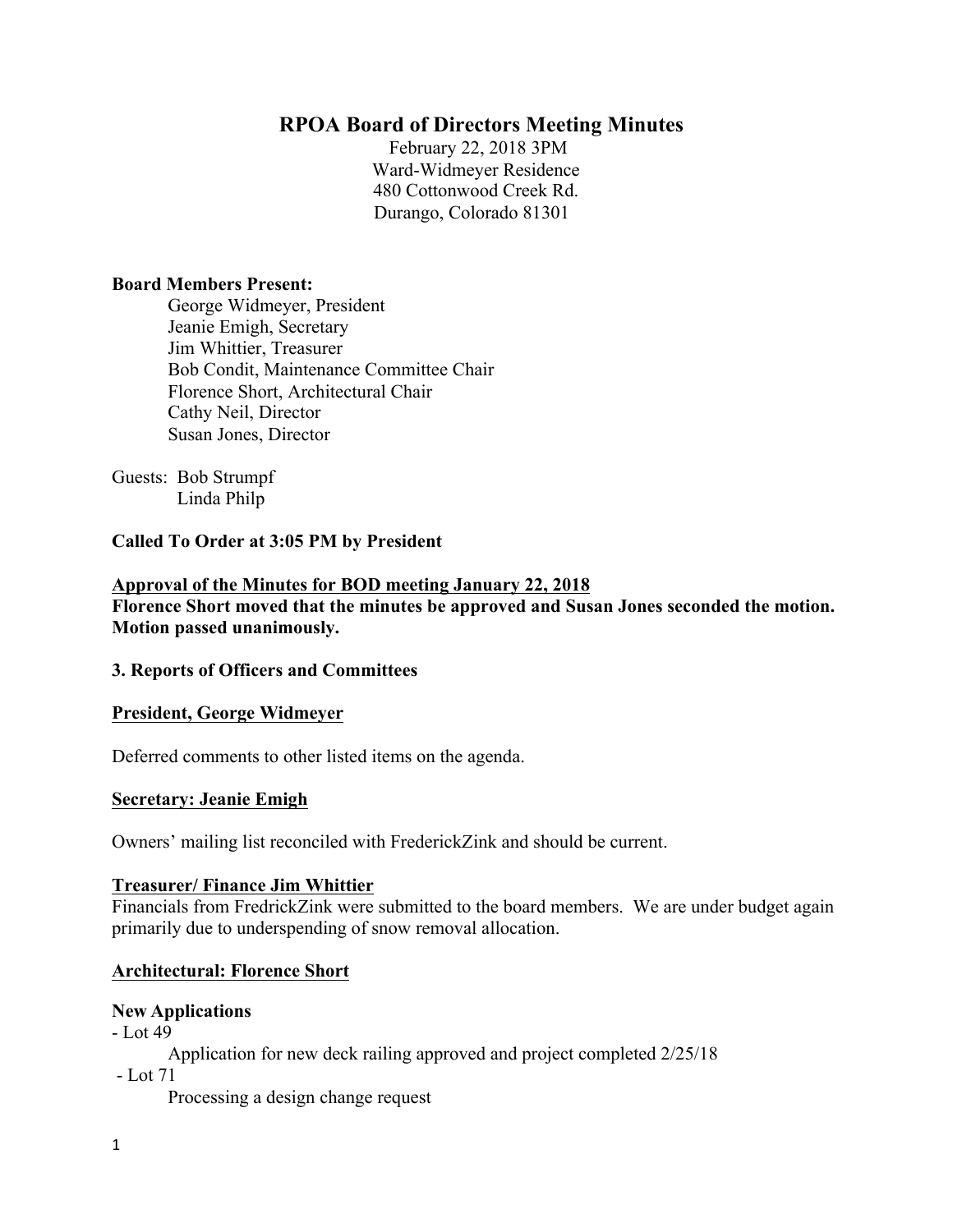## -Lot 84

 A follow up letter regarding need to paint new fence and submit a proper application for installation of an air conditioner sent but no response.

-Lot 31

2 satellite dishes removed and current one has been approved. (This is rental property)

# **Finance:**

FrederickZink has asked for an increase to cover costs. They showed evidence that their costs for doing work for The Ranch exceeds the payments in the three year contract that has expired. After lengthy discussion and meetings with Sidney Zink that have agreed to a reduced price but the cost is considerably more than in the past three years. Due to the short period of time we have to find another vendor that would perhaps do it for less the board agreed to an additional one year contract with FrederickZink and to move forward to seek additional bids for less cost in the 2020 budget year. The work that FrederickZink has done has gotten The Ranch's financial house in order and it is essential to keep it that way and not return to the issues we have had in the past.

# **Jim Whittier moved and Cathy Neil seconded to extend the financial contract with FrederickZink for one additional year. Motion passed unanimously.**

# **Maintenance:**

Some confusion regarding snow removal during last storm due to heavy day time snow. Was resolved and streets were cleared.

# **Nominating:**

We need a minimum of 3 new candidates for the board to be voted on at the annual June meeting. The nominations have to go out in the May mailing. Board members discussed potential candidates and agreed to contact homeowners and come back with names at the March meeting. We particularly need a treasurer with financial skills.

# **4. Items requiring discussion and action:**

# **a.& b. Budget for FY 2019 and annual assessment Jim Whittier/ George Widmeyer**

A revised budget was submitted and reviewed. With increase cost in the landscaping contract and financial services contract cost for upcoming year will rise a small amount. Also planned capital projects including lighting and street re-sealing will bring our reserves down to 68%---72% is ideal. We will return to 70% within one year with the 3% increase being proposed.

**George Widmeyer moved and Bob Condit seconded that the 2019 annual assessment be increased by 3%. Motion passed unanimously.**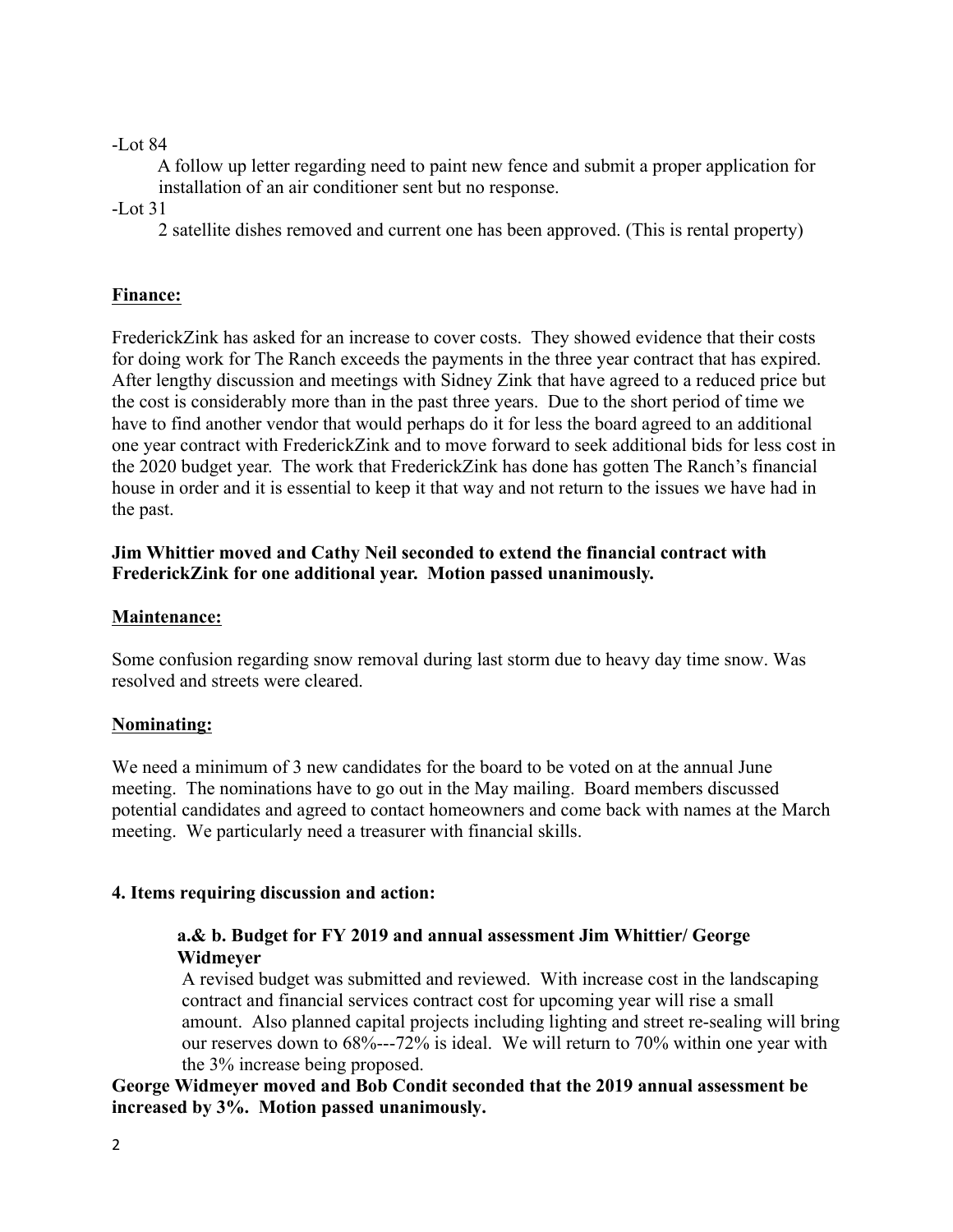### **c. Annual Assessment Mailing-Jeanie Emigh**

Stamps and envelopes have been obtained and a "mailing party" will be held at Emigh-Hunter residence at 10AM-2/28/18 so invoices will be mailed that date.

## **d. Revision of financial procedures—Jim Whittier**

Tabled until March meeting.

## **5. New Business**

### **a. Revision of DCCRs Jeanie Emigh**

George, Jeanie and Bob Strumpf met with attorney Cristina Landeryou and went over first draft of changes. All sections relating to rights of the developer have been removed as those rights expired in 1995. A lengthy discussion was held as to how to include the remaining four lots owned by the James' family and thanks to Bob Strumpf a description was agreed on that will be in Exhibit A of DCCRs. Additional board input was made on several items and these will be reviewed with the attorney

 The goal of the forthcoming changes is to clean up language regarding the property rights of developer, clean up architectural rules so they are not in conflict with the architectural rules themselves, and to make a few alterations in the rest of the DCCRs. These proposed changes will be posted on website in May and reviewed at the annual meeting to give owners time for input. A mail vote will be conducted sometime later in 2018 after owner input has been processed.

Much appreciation is extended to Bob Strumpf whose help saved time and money.

## **b. Street Lighting Changes—Jeanie Emigh**

 Bob Condit presented information regarding the type of lights that we could use and the display pattern that each produces on the roadway. With costs as consideration we are limited in the type of fixture we can use. Decorative fixtures cost \$400- to \$700 more than current lighting example at mailroom. Additional bids and information Are being sought before final recommendation will be made from the Lighting Committee to the BOD